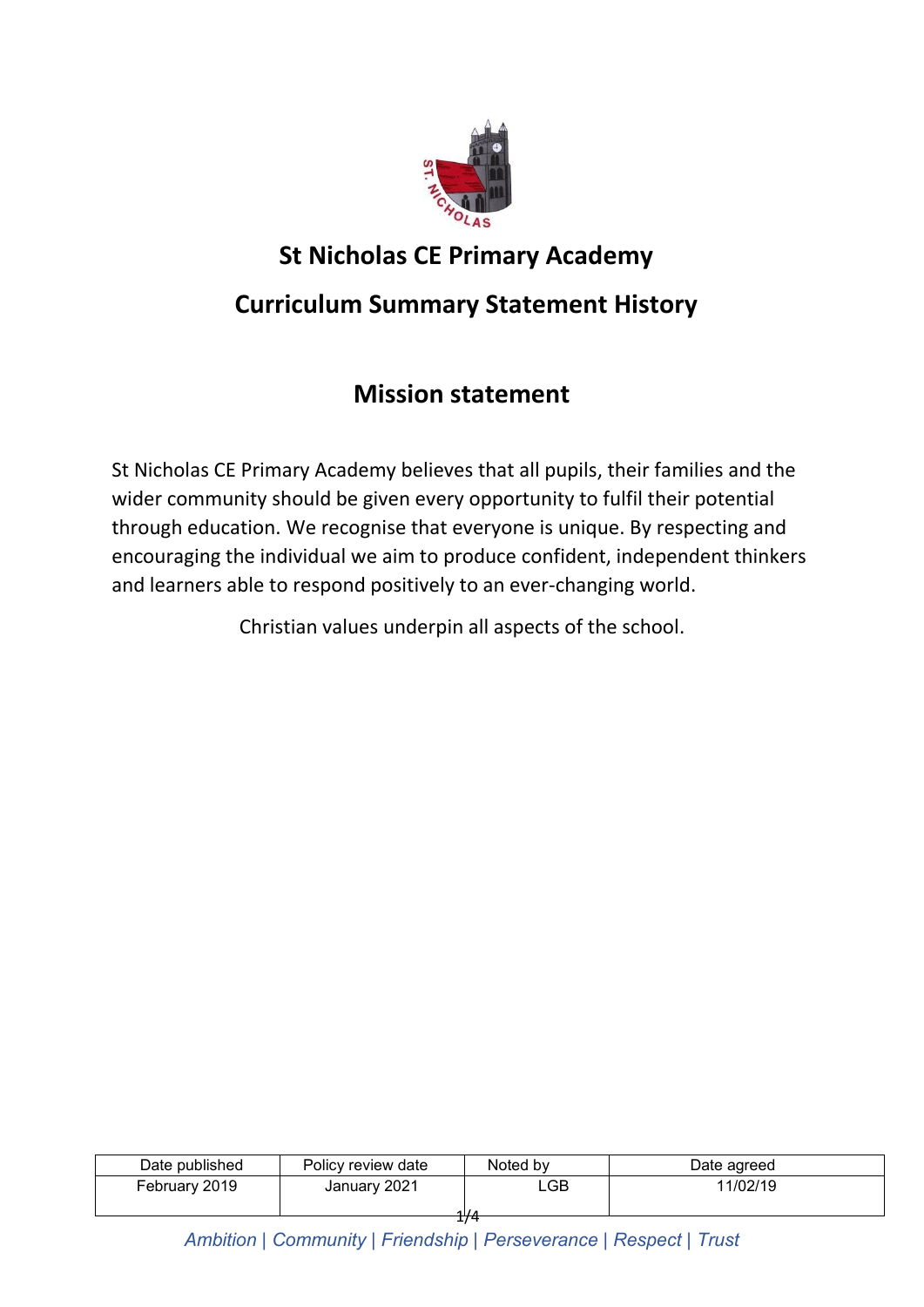### **Introduction**

At St Nicholas C of E Primary Academy we are committed to providing all children with learning opportunities to engage in history. This policy sets out a framework within which teaching and non-teaching staff can work, and gives guidance on planning, teaching and assessment. It has been developed through a process of consultation with school staff and governors.

#### **Aims & Objectives:**

History is about real people who lived, and real events which happened in the past. History is concerned with sequence, time and chronology and is the study of evidence about the past; it gives us a sense of identity, set within our social, political, cultural and economic relationships. History fires the children's curiosity about the past in Britain and the wider world and plays an essential part in preparing us for living and working in the contemporary world. Pupils consider how the past influences the present, what past societies were like, how these societies organised their politics, and what beliefs and cultures influenced people's actions. As they do this, children develop a chronological framework for their knowledge of significant events and people. They see the diversity of human experience, and understand more about themselves as individuals and members of society. What they learn can influence their decisions about personal choices, attitudes and values. In history, children find evidence, weigh it up and reach their own conclusions. To do this they need to be able to research, sift through evidence, and argue for their point of view – skills that are prized in adult life.

The aims of history are:

- To instill in the children a curiosity and understanding of events, places and people in a variety of times and environments.
- To develop an interest in the past and an appreciation of human achievements and aspirations
- To understand the values of our society To learn about the major issues and events in the history of our own country and of the world and how these events may have influenced one another
- To develop a knowledge of chronology within which the children can organise their understanding of the past
- To understand how the past was different from the present and that people of other times and places may have had different values and attitudes from ours
- To understand the nature of evidence by emphasising the process of enquiry and by developing the range of skills required to interpret primary and secondary source materials
- To distinguish between historical facts and the interpretation of those facts
- To understand that events have a multiplicity of causes and that historical explanation is provisional, debatable and sometimes controversial

| Date published | Policy review date | Noted by | Date agreed |  |
|----------------|--------------------|----------|-------------|--|
| February 2019  | January 2021       | _GB_     | 11/02/19    |  |
|                |                    | ำ / ภ    |             |  |
| 774            |                    |          |             |  |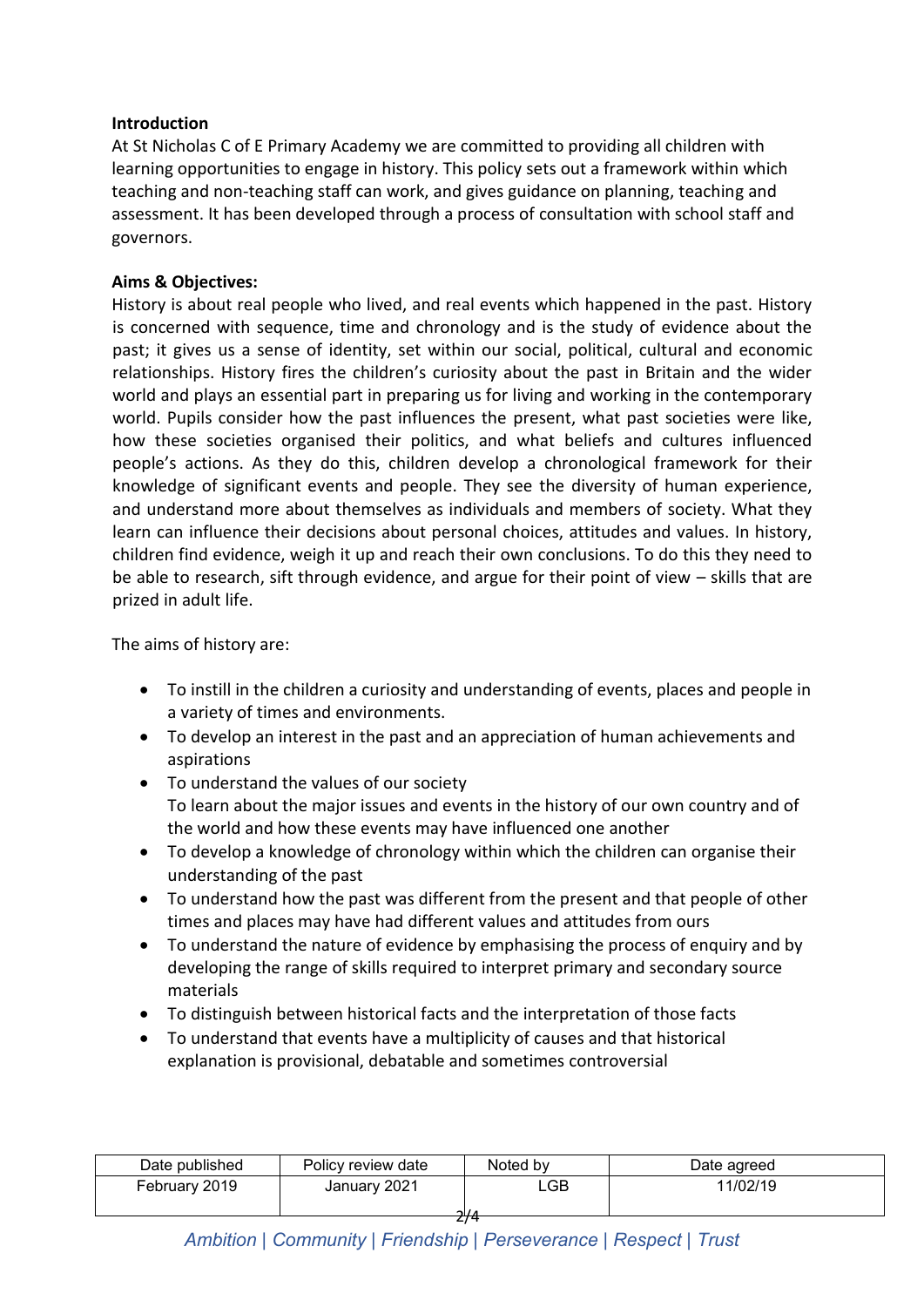## **Curriculum**

The children undertake a broad and balanced programme that takes account of abilities, aptitudes and physical, emotional and intellectual development. Through history the children learn a range of skills, concepts, attitudes and methods of working.

### **Early Years**

History is taught in Reception as an integral part of the topic work through child-initiated and adult led activities. The children are given the opportunity to find out about past and present events in their own lives, and those of their families and other people they know. In the Foundation stage history makes a significant contribution to developing a child's understanding of the world through activities such as looking at pictures of famous people in history or discovering the meaning of new and old in relation to their own lives.

#### **Key Stage 1**

During Key Stage 1, pupils learn about people's lives and lifestyles. They find out about significant men, women, children and events from the recent and more distant past in Britain and the wider world. They listen, and respond to stories and use sources of information to help them ask and answer questions. They learn how the past is different from the present.

### **Key Stage 2**

During Key Stage 2 pupils learn about significant people, events and places from both recent and more distant past. They learn about change and continuity in their own area, in Britain and in other parts of the world. They look at history in a variety of ways, for example from political, economic, technological and scientific, social, religious, cultural or aesthetic perspectives. They use different sources of information to help them investigate the past both in depth and in overview, using dates and historical vocabulary to describe events, people and developments. They also learn that the past can be represented and interpreted in different ways.

### **Teaching and Learning**

The school uses a variety of teaching and learning styles in history lessons. Our principal aim is to develop the children's knowledge, skills and understanding in history and we use a variety of teaching and learning styles in our history lessons. We believe in whole-class teaching methods and combine these with enquiry-based research activities. We believe children learn best when:

- $\varpi$  They have access to, and are able to handle artefacts
- $\overline{\omega}$  They go on visits to museums and places of interest
- $\overline{\omega}$  They have access to secondary sources such as books and photographs
- $\varpi$  Visitors talk about personal experiences of the past
- $\overline{\omega}$  They listen to and interact with stories from the past

 $\overline{\omega}$  They undertake fieldwork by interviewing family and older friends about changes in their own and other people's lives

| Date published | Policy review date | Noted by | Date agreed |
|----------------|--------------------|----------|-------------|
| February 2019  | January 2021       | .GB      | 11/02/19    |
|                |                    |          |             |
|                |                    | 374      |             |